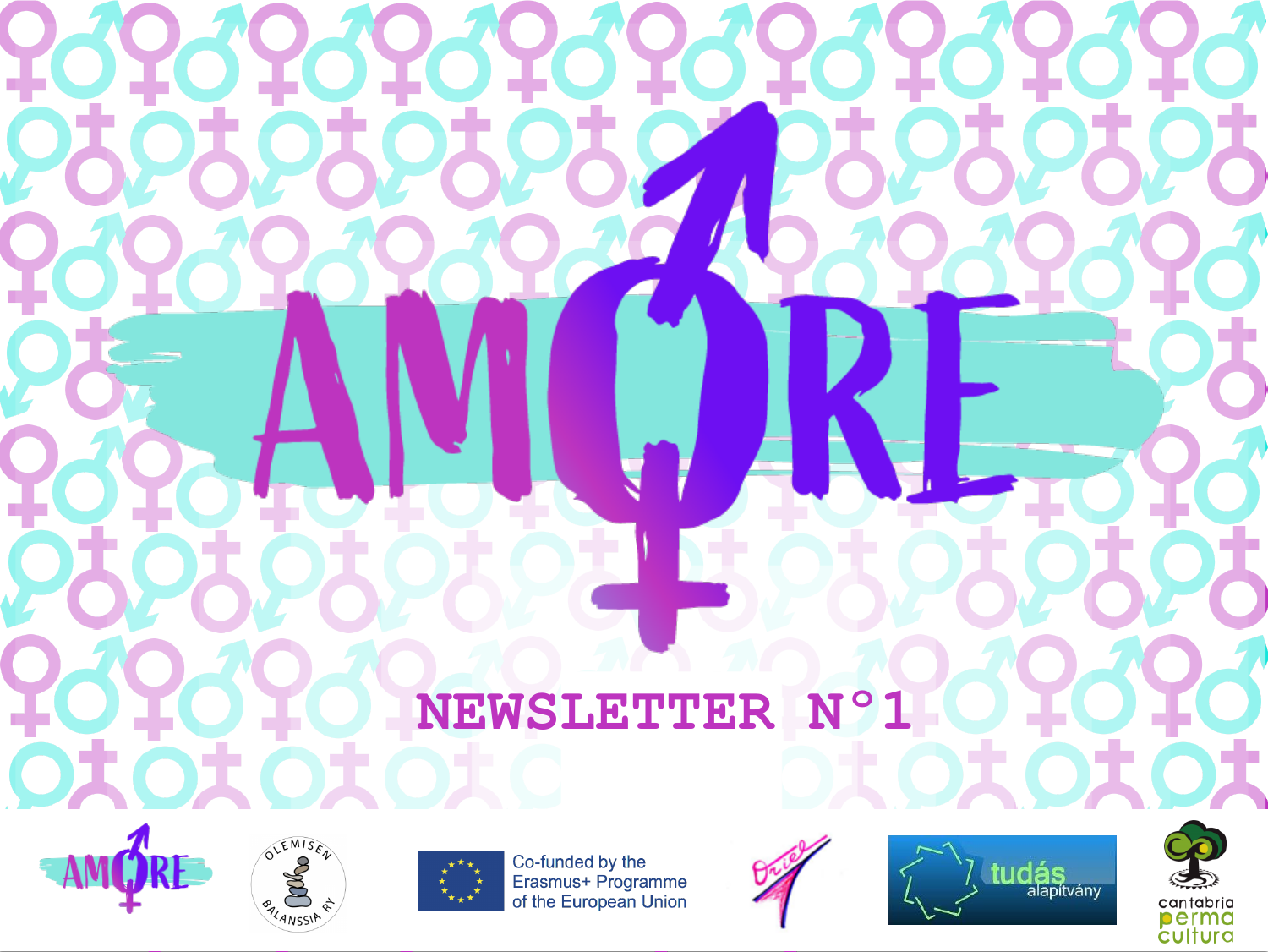## **WHAT IS AMORE ABOUT?**

The goals of this project are to build awareness and to empower adult people to **start recognizing everyday sexism and to prevent it**. Participants will gain information, abilities and tools to notice everyday sexist situations and they are going to learn how to change them.

The **AMORE partnership** is also focused on the inclusion of adult people from the LGBTIQ+ communities and immigrant backgrounds pursuing real conditions of equality, with a special emphasis on combating everyday sexism in the media.

## **WHAT HAVE WE DONE SO FAR?**

**From 18th to 19th of November 2020** it took place the first transnational virtual meeting to officially start the project. Representatives of all the partner entities: Tudás Alapítvány (Hungary), Olemisen Balanssiary (Finland), ORIEL (Italy) and Permacultura Cantabria (Spain) attended it.

**On 25th of November 2020** On the occasion of The International Day for the Elimination of Violence against Women, Permacultura Cantabria carried out a public Presentation of the AMORE project.





**On 22th of December 2020** a representative of Permacultura Cantabria attended a meeting with the local specialists on woman and lgtbiq+ rights as part of the project .This meeting took place at Women´s Bureau in Ramales de la Victoria and its main objective was to prepare a research guide about "Micromachismos in Social Media".